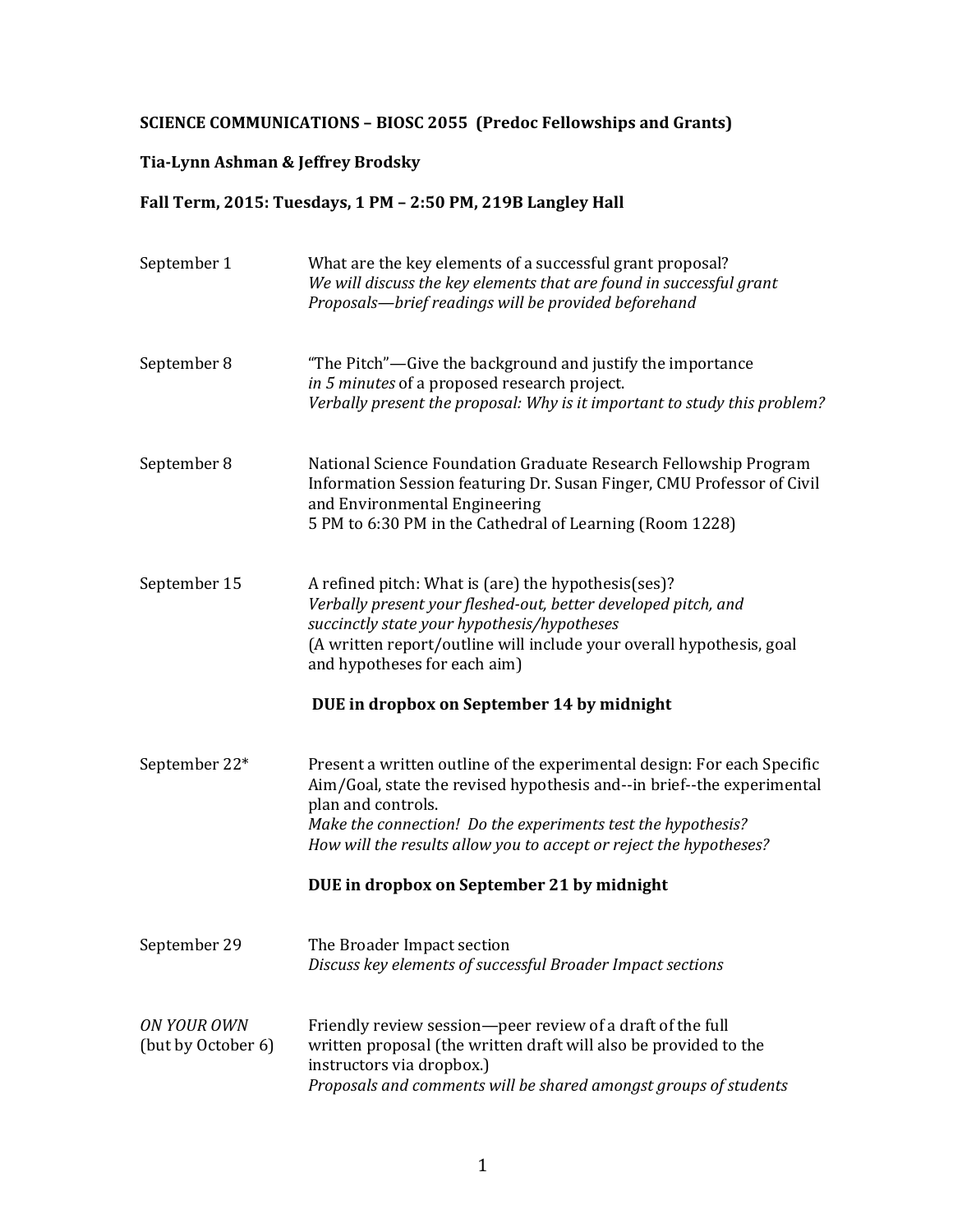### **Revised, final proposal DUE in dropbox on October 9 by midnight**

| October 13 | <b>Final Critique Session</b><br>A mock panel review: Instructor and student-led critiques of<br>other students' proposals (who will not be present)<br>Each student will receive a summary critique of their proposal |
|------------|------------------------------------------------------------------------------------------------------------------------------------------------------------------------------------------------------------------------|
|            | Two written/printed out reviews are DUE in class on October 13                                                                                                                                                         |
| October 20 | Discussion and Q&A session with past, successful NSF grant recipients<br>Personal Statement section & Broader Impact                                                                                                   |
| October 26 | Applications are due at NSF                                                                                                                                                                                            |
|            | http://www.nsf.gov/publications/pub_summ.jsp?ods_key=nsf15597                                                                                                                                                          |

\**Discipline-specific break-out sessions*: MCDB 219A Langley Hall; E&E, 219B Langley Hall

#### **Course Grading Breakdown:**

40% class participation 40% written proposal 20% written reviews of 2 peer proposals

#### **Course Grading Policy:**

Class participation includes contributing to discussions and in-class presentations.

Proposals will be assessed and points (40% of the grade) will be assigned equally based on five criteria:  $(1)$  research motivation,  $(2)$  hypotheses,  $(3)$  appropriateness of experiments,  $(4)$ qualifications of the PI, and (5) broader impacts.

Reviews will be assessed and points will be assigned (20% of the grade) based on a balanced, critical, and thorough evaluation of intellectual merit and broader impacts.

Late work will receive only partial credit, prorated on a daily basis (10% deduction per day)

If you have a disability for which you are or may be requesting an accommodation, you are *encouraged to contact both your instructor and the Office of Disability Resources and Services,* 216 William Pitt Union, 4126487890/4123837355 (FTY), as early as possible in the term. Disability Resources and Services will verify your disability and determine reasonable *accommodations for this course.*

**Email Communication Policy:** *Each student is issued a University email address (username@pitt.edu)* upon admittance. This email address may be used by the University for